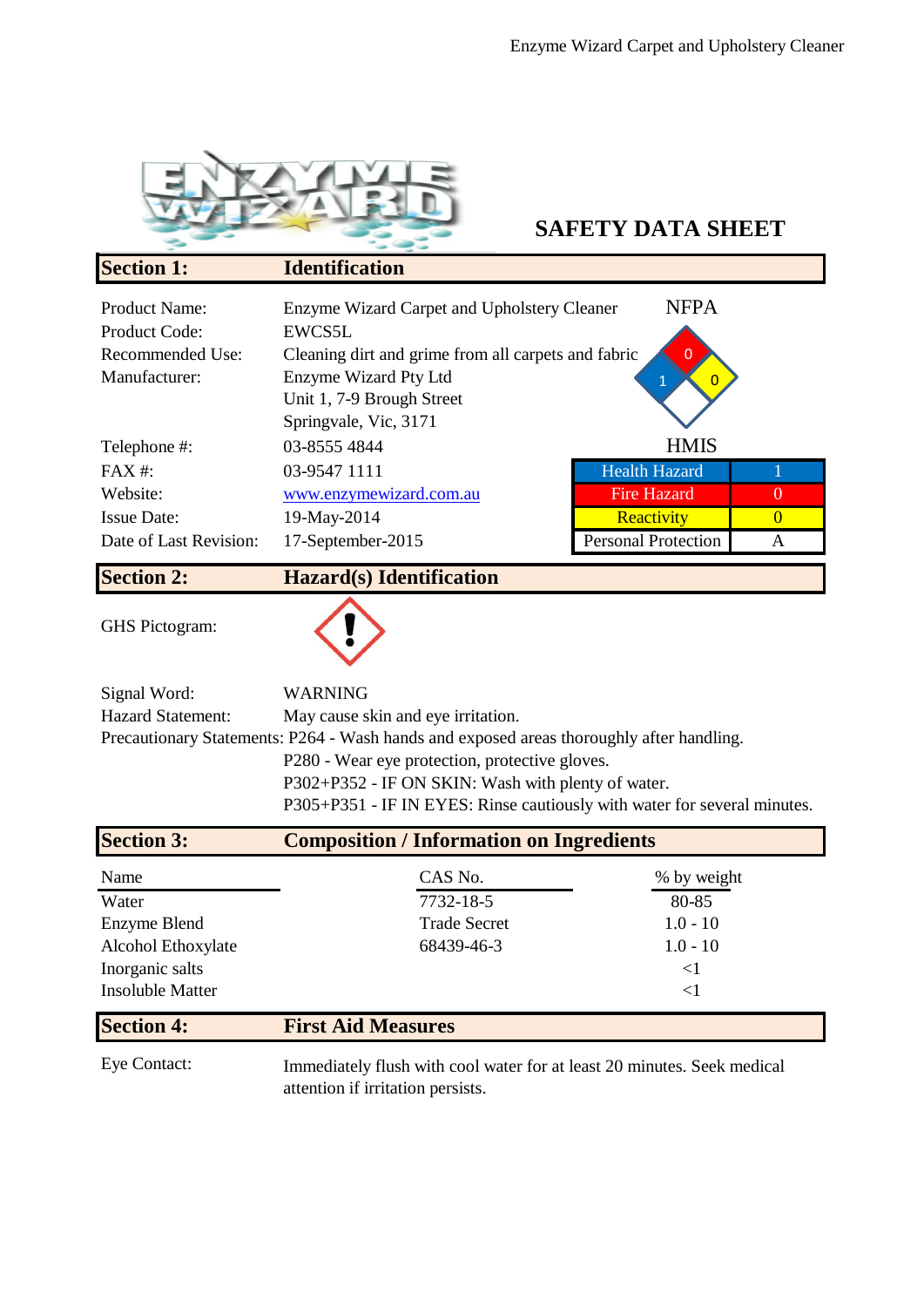| <b>Skin Contact:</b>             | Immediately wash skin with soap and water for at least 20 minutes while<br>removing contaminated clothing. Seek medical attention if irritation persists. |
|----------------------------------|-----------------------------------------------------------------------------------------------------------------------------------------------------------|
| Ingestion:                       | Do NOT induce vomiting. Drink cool water. Call a physician or poison<br>control centre. Never give anything by mouth to an unconscious person.            |
| Inhalation:                      | Move victim to fresh air. Seek medical attention immediately.                                                                                             |
| <b>Section 5:</b>                | <b>Fire Fighting Measures</b>                                                                                                                             |
| <b>Extinguishing Media:</b>      | Use extinguishing measures appropriate to local circumstances and<br>surrounding environment.                                                             |
| Flash Point:                     | Not applicable.                                                                                                                                           |
| Auto Ignition<br>Temperature:    | Not applicable.                                                                                                                                           |
| Specific hazards:                | Not flammable or combustible.                                                                                                                             |
| Special protective<br>equipment: | As in any fire, wear a self-contained breathing apparatus (SCBA), approved<br>according to NFPA / NIOSH or equivalent and full protective gear.           |

| <b>Section 6:</b>             | <b>Accidental Release Measures</b>                                                                                                                                                           |
|-------------------------------|----------------------------------------------------------------------------------------------------------------------------------------------------------------------------------------------|
| <b>Personal Precautions:</b>  | Keep personnel from entering spill area.                                                                                                                                                     |
| Environmental<br>Precautions: | Avoid runoff into storm sewers, ditches and waterways.                                                                                                                                       |
| Methods for<br>Containment:   | Contain spills with an inert absorbent material, (sand, earth, vermiculite) and<br>place in container for disposal according to local and national regulations.                              |
| Methods for Cleanup:          | Flush away traces with water and clean with mop or rags.                                                                                                                                     |
| <b>Section 7:</b>             | <b>Handling and Storage</b>                                                                                                                                                                  |
| Handling:                     | Use with adequate ventilation. Avoid breathing vapours, spray, or mist.                                                                                                                      |
| Storage:                      | Store in a cool dry place. Keep partially used containers closed and away<br>from heat and humidity. Do not exceed storage temperature of $(50 °C)$<br>120°F. Keep out of reach of children. |
| <b>Section 8:</b>             | <b>Exposure Controls / Personal Protection</b>                                                                                                                                               |
| <b>Engineering Controls:</b>  | Good general ventilation should be sufficient.                                                                                                                                               |
|                               |                                                                                                                                                                                              |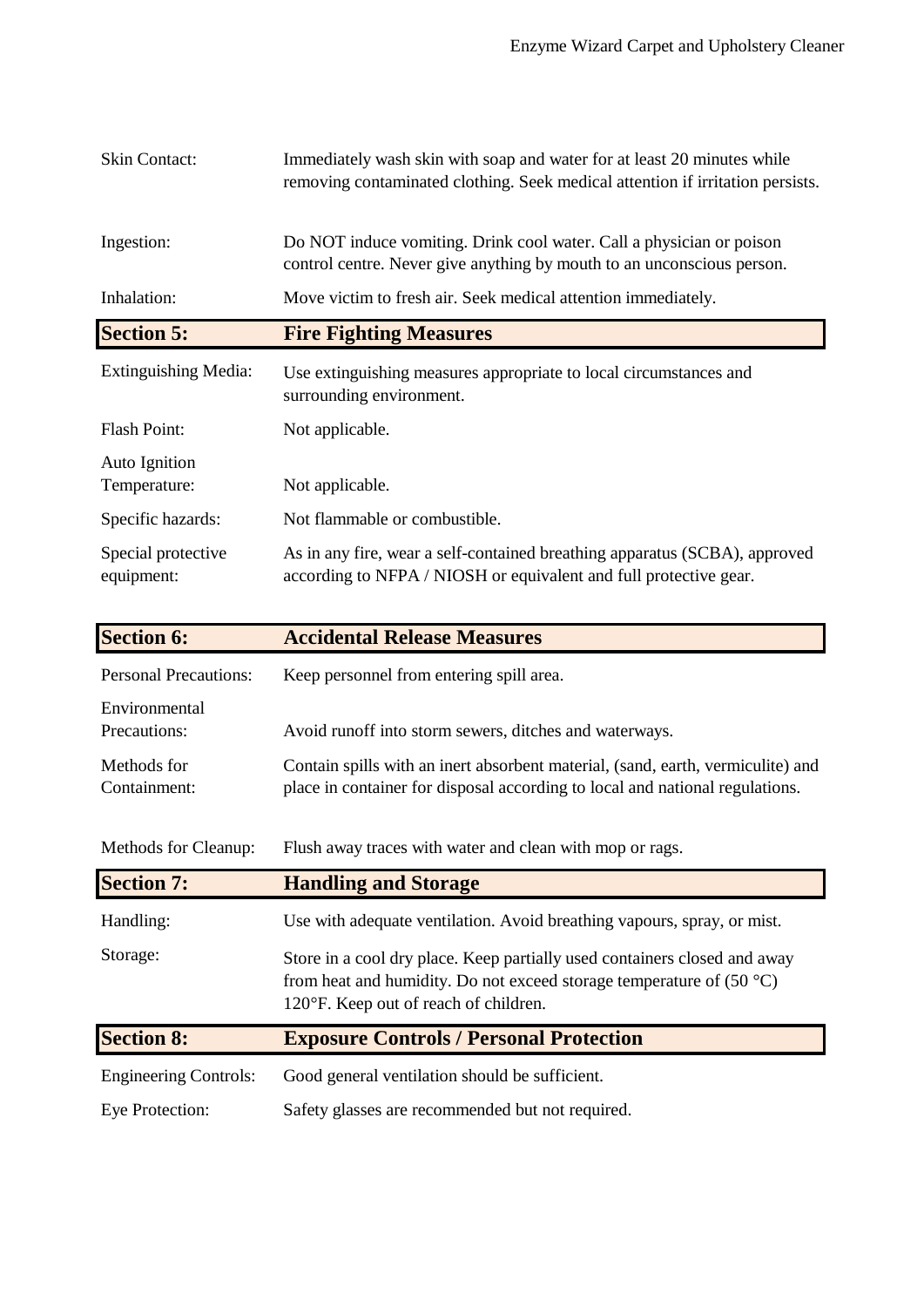| <b>Skin Protection:</b>        | Gloves are recommended for prolonged exposure but not required.        |
|--------------------------------|------------------------------------------------------------------------|
| <b>Respiratory Protection:</b> | Use an approved respirator if exposure limits are exceeded.            |
| <b>Hygiene Measures:</b>       | Handle in accordance with good industrial hygiene and safety practice. |
| <b>Section 9:</b>              | <b>Physical and Chemical Properties</b>                                |
| Appearance:                    | Light Brown Viscous liquid                                             |
| Colour:                        | <b>Brown</b>                                                           |
| Odour:                         | Neutral                                                                |
| pH:                            | between 3 and 8                                                        |
| Specific Gravity:              | $1.0 - 1.08$ @ 25°C                                                    |
| Freezing Point:                | Not determined.                                                        |
| <b>Boiling Point:</b>          | >100 °C (>212 °F)                                                      |
| Flash Point:                   | Not determined.                                                        |
| Water Solubility:              | Completely soluble.                                                    |
| Vapour Density:                | Not determined.                                                        |
| Vapour Pressure:               | As for water                                                           |
|                                |                                                                        |
| <b>Evaporation Rate:</b>       | Not determined.                                                        |
| <b>Section 10:</b>             | <b>Stability and Reactivity</b>                                        |
| <b>Chemical Stability:</b>     | Stable under normal conditions.                                        |
| <b>Hazardous Reactions:</b>    | None known.                                                            |
| Conditions to Avoid:           | Extreme heat.                                                          |
| Incompatible Materials:        | None known.                                                            |
| <b>Section 11:</b>             | <b>Toxicological Information</b>                                       |
| Likely Routes of<br>Exposure:  | Inhalation, eye contact and skin contact.                              |
| Potential Health Effects:      |                                                                        |
| Eyes:                          | Health injuries are not known or expected under normal use.            |
| Skin:                          | Health injuries are not known or expected under normal use.            |
| Inhalation:                    | May cause allergic respiratory reaction.                               |